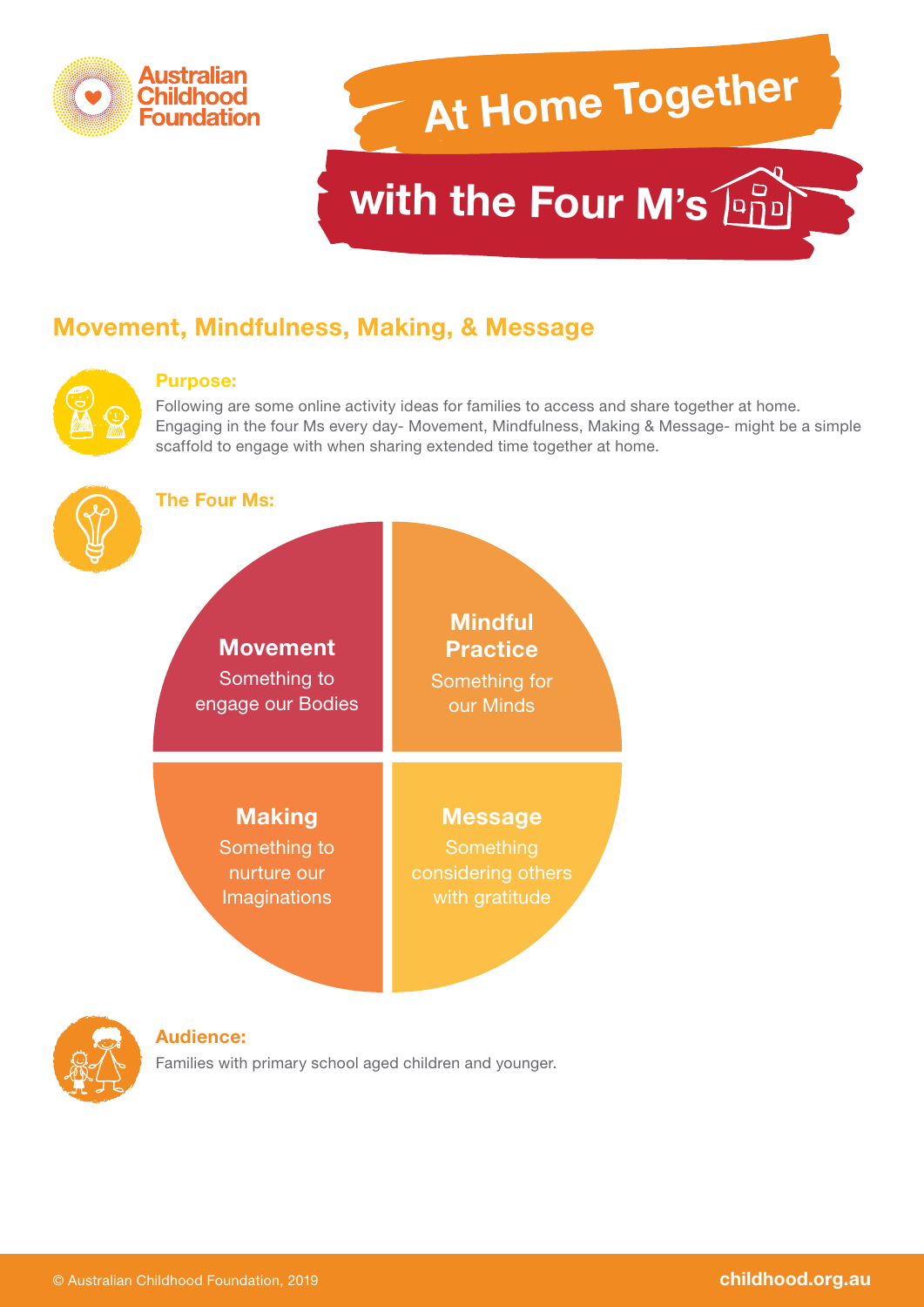





### **Movement Ideas- Something to engage our bodies:**

Go Noodle- a bunch of short, sharp videos full of exercise, dance, movement, and fun. <https://app.gonoodle.com/>

Splash Games YouTube channel- Step by step videos of activities and games presented by kids, for kids, including hand clapping games, movement based games, group games, card games, tongue twisters, and more.

<https://www.youtube.com/channel/UCieJgJGSjonwyuH7SomO2tg>

Minute to Win It Games – 30 activities with videos that are fun and challenging and involve common objects from around the house.

<https://www.thebudgetdiet.com/top-30-minute-to-win-it-games>

What Mom's Love – More active indoor activity suggestions <https://whatmomslove.com/kids/active-indoor-games-activities-for-kids-to-burn-energy/>



# **Mindfulness Practices- Something for our Minds:**

Inner Kids- Videos and audio of mindful activities and meditations for children and parents/carers <https://www.susankaisergreenland.com/>

Peaceful Kids – 7 Guided meditations for children and parents/carers <https://www.peacefulkids.com.au/meditations1.html>

Cosmic Kids- Lots of yoga and mindful activity videos for children <https://www.cosmickids.com/>

Headspace- Ideas fo exploring mindfulness with children and young people <https://www.headspace.com/meditation/kids>